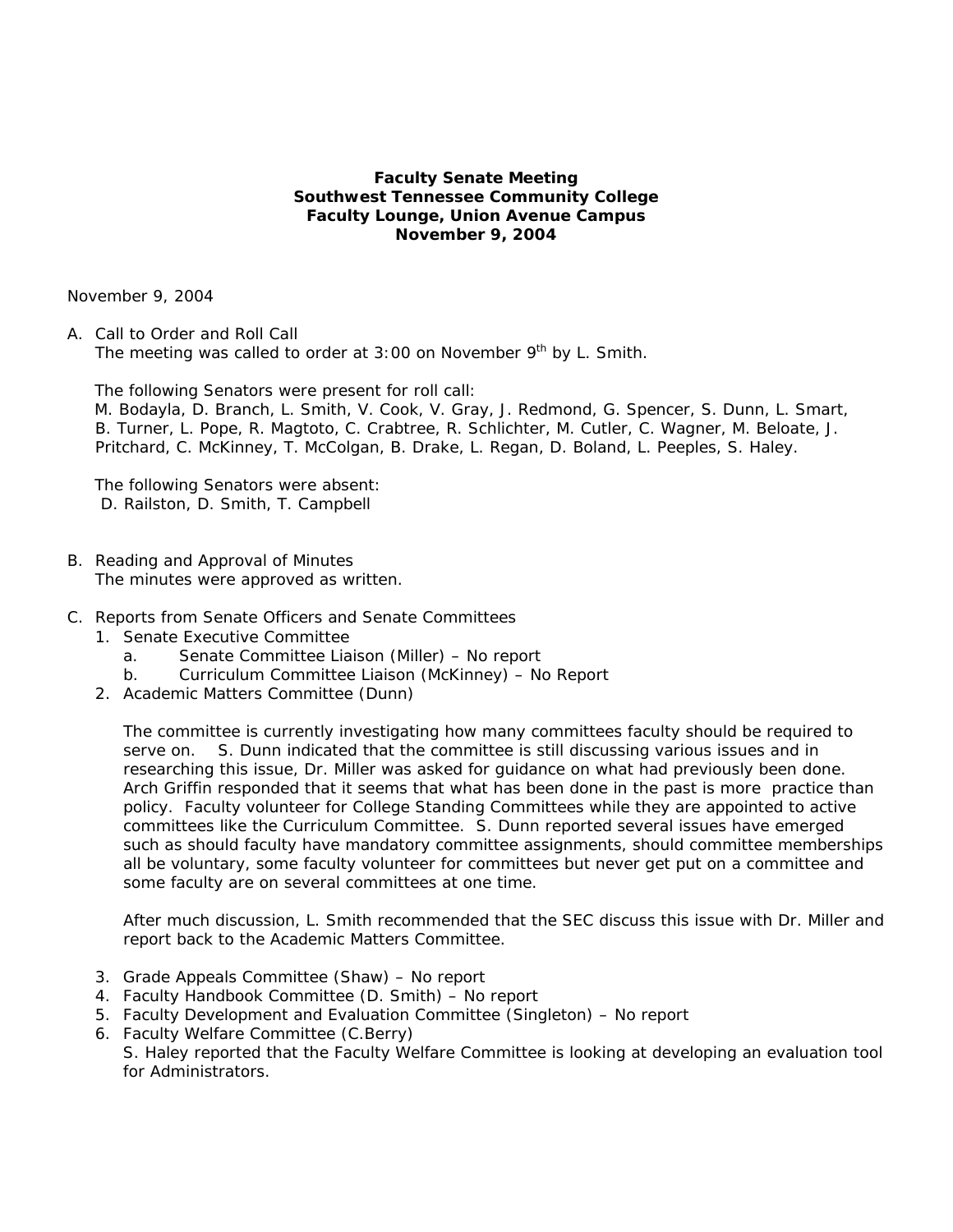7. Senate Scholarship Committee

L. Smith reported that the Senate Scholarship was not awarded last year because no students met the criteria. Copies of the scholarship criteria were given to Senators to encourage qualified students to apply for next year's scholarship.

The following are College Standing Committees with specific Senate Relationships:

- 8. Curriculum Committee No Report
- 9. Promotion and Tenure Committee No Report
- 10.Readmission Appeals Committee No Report

## D. Unfinished Business:

1. Salary Equity Update – L. Smith

L. Smith updated the Senate on an October meeting of the Salary Compensation Committee where several issues were addressed. Faculty who have issues with salary equity should notify Human Resources in writing regarding the issue. Currently 152 complaints have been filed.

T. McColgan reported that there are three issues that need to be resolved.

- There are some issues with faculty rank for faculty who have been promoted with in the last 5 years. (Addressed in October minutes). I. Pillay and T. McColgan have proposed a resolution to administration to resolve this issue, but no resolution has been reached yet. L. Smith also indicated that there is an issue with faculty who had a higher rank at another school and went to a lower rank here.
- Some 9 month faculty did not get credit for this current year in their salary calculations. This has been corrected.
- Fiscal year employees were paid retroactive to July 1, 9 month faculty were paid retroactive to August 1. This will be looked at.

T. McColgan stated the  $2^{nd}$  issue has already been addressed and stressed Dr. Miller is the person responsible for the quick movement toward resolution on these issues. Human Resources will evaluate all files regarding these issues, whether or not the person requests it.

Changes must be sent to TBR for approval and they might not be approved until March, but will be retroactive.

Even with the problems, the President, Dr. Dhingra and others involved in the process should be commended.

2. Math Issue Update – S. Haley

M. Beloate reviewed information regarding the meeting between the Developmental Math faculty and President Essex. This meeting took place in October. The Developmental Math faculty do not feel the "I Can Learn" Program is the best situation for our students. Several other programs should be reviewed and evaluated to choose the best option for STCC students. Due to the cost of the "I Can Learn" program, it needs to be put out on bid. R. Schlichter stressed the importance of having good specifications for the bid. L. Smith stated that Dr. Miller wants Dr. Shotwell, Dr. Cleaves and the Developmental Math faculty to develop the specifications.

S. Haley asked if Dr. Miller has met with the Developmental Math Faculty, Dr. Cleaves and Dr. Shotwell? M. Beloate did not think this had occurred.

S. Haley will check with Dr. Miller to see when this meeting will occur and with Dr. Dinghra to see what the status is on the bid process.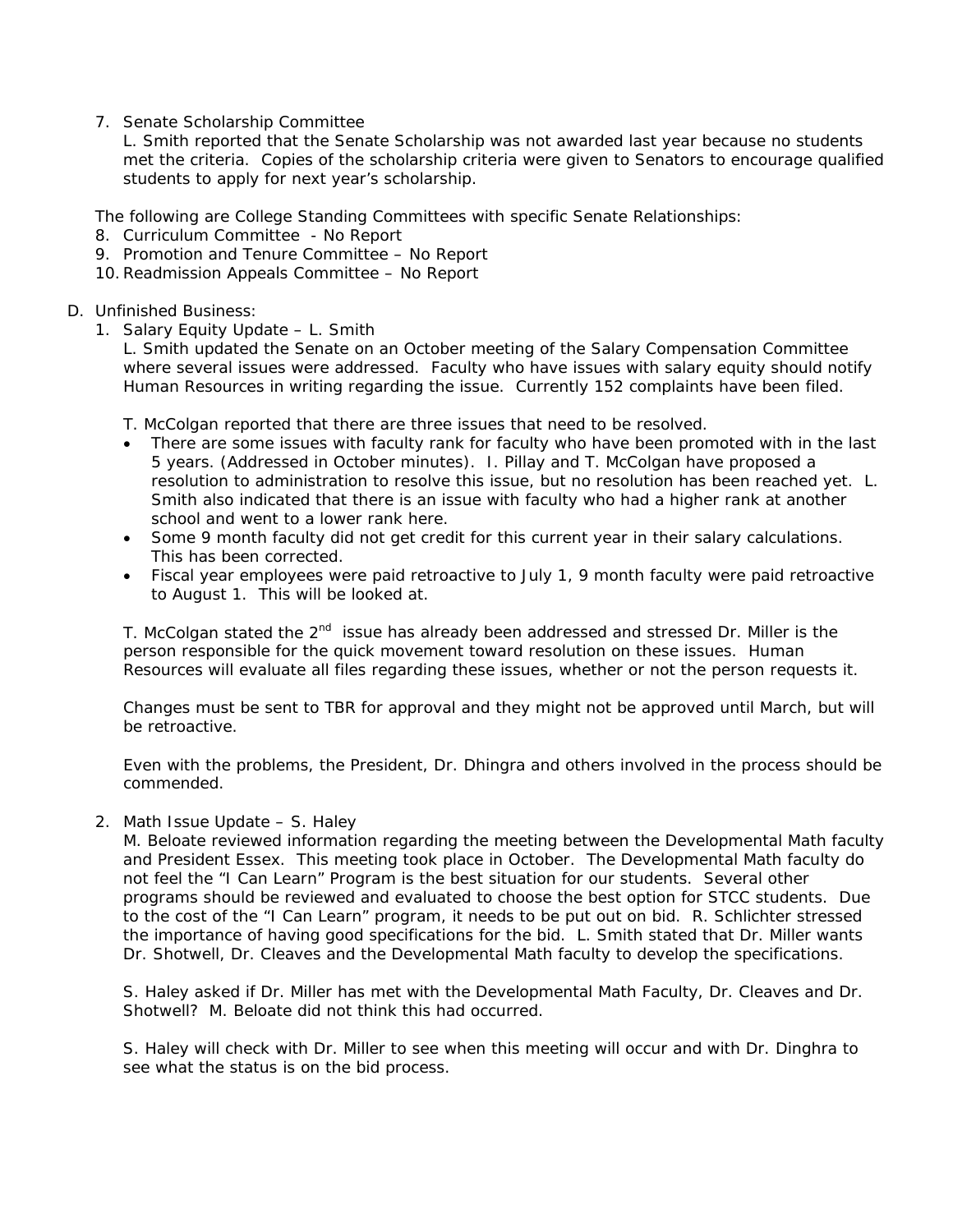### 3. Marketing Update – J. Redmond

J. Redmond reported that a meeting with Elisa Marus, Executive Director of Community Relations and Marketing occurred on October 14, 2004. He provided Senators with a Marketing Strategies Plan for Technologies. J. Redmond indicated in reviewing the plan, Workforce Development and Continuing Education are not involved in the marketing process. The Workforce Development and Continuing Education areas have in the past been big recruiters for the technologies and need to be included in the plan. There should be a follow up meeting to address additional marketing issues for the technologies. E. Marcus indicated that she would address the Senate if necessary.

### 4. Faculty Web Site Update – J. Redmond

J. Redmond reported that a meeting will be held this week with the new person in Community Relations and Marketing, Kimberly Stark and Bettie Abernathy-Phillips to discuss the SCOOP and look at how to change it. Hopefully there will be a link specifically for faculty. An update will be provided at the next meeting.

5. Traffic Information Update – L. Smith L. Smith asked Dr. Miller about two traffic issues social security numbers on parking decal applications and obtaining more than one parking decal.

L. Brown indicated that the social security number did not need to be on the parking decal application.

L. Brown indicated that we could not get more than one parking decal because it would be an administrative nightmare. After discussion there was some concern about what administrative nightmare implied.

It was decided that the SEC will discuss this issue with Dr. Miller and also decide if Dr. Dinghra needs to be involved in this discussion.

### E. New Business:

1. Faculty Awards – M. Bodayla

M. Bodayla reviewed the Faculty Awards for Spring, 2004 and asked the Senate for suggestions for next spring. Do we want to change anything about the awards, do we want to change the instructions for the application or the selection committee? Several suggestions included eliminating the self nomination process, having each department nominate a person for any award which is appropriate and move the process to earlier in the spring semester.

It was decided that all Senators should talk to their departments and report the responses to the three questions above at the next meeting. In addition Senators should ask their departments how they feel about the department nominating faculty for the awards and report this at the next meeting.

2. Selection of Promotion/Tenure Committee – S. Haley

S. Haley drew names for the Promotion and Tenure Committee and the Appeal Committee. The names will be submitted to Dr. Miller to be appointed to these committees.

3. Next meeting date – S. Haley The SEC will decide if we need to meet in December or January and notify the Senators.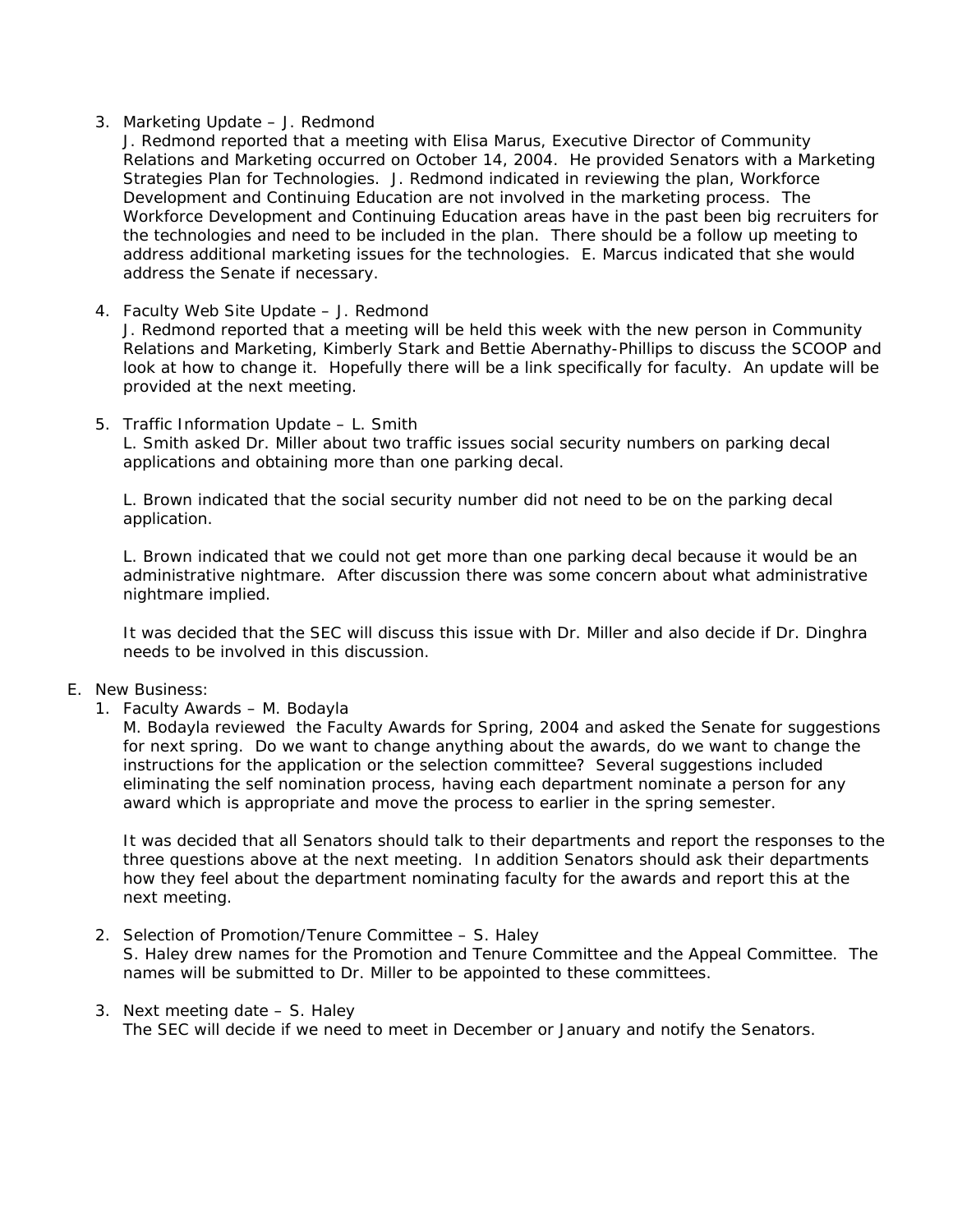## 4. Other issues

S. Haley stated that we need to establish an Ad Hoc Committee for Merit Pay. The Faculty Development Committee is not going to address this issue. After discussion it was decided the SEC would select the committee and bring it back to the Senate at the next meeting.

S. Haley asked all Senators to discuss the Faculty Senate and it's role with any new faculty. Please invite them to attend the meetings and become involved.

## F. Adjournment

The meeting was adjourned at 4:50 p.m.

\*Senate Sharepoint Web Site: <http://internal.southwest.tn.edu/fac-senate/>

Southwest Senators and Senate Committees November Roll Sheet

## **2004-2005 Senate**

President: Steve Haley shaley 5635 \_X\_\_\_\_

### **Division Senators:**

**Division Senators of Liberal Studies and Education - Five Seats.** Roll (Developmental Studies, Education, Fine Arts/Language and Literature, Social and Behavioral Science/Criminal Justice)

| Mary Ann Bodayla (1yr) | mbodayla | Social Behav. Sci./Crim. Just. | 5197____X____   |
|------------------------|----------|--------------------------------|-----------------|
| Doug Branch (1yr)      | dbranch  | Fine Arts/Lang. and Lit.       | 4483____X_____  |
| Lilliette Smith (1yr)  | ljsmith  | Social Behav. Sci./Crim. Just. | 4125_____X_____ |
| Vava Cook (2yrs)       | vcook    | Education                      | 4648____X____   |
| Victoria Gray (2yrs)   | vgray    | Social Behav. Sci./Crim. Just. | 4678 ___ X___   |

### **Division Senators of Business, Career Studies and Technology - Five Seats.**

(Accountacy/Office Adm./Career Studies, Business Adm. and Paralegal Studies, Information Tech/Graphic Arts, Engineering Tech., Industrial and Environ. Tech.)

| Jerry Redmond (1yr) | jredmond      | Information Tech., Graph. Arts. | 4410_____X____    |
|---------------------|---------------|---------------------------------|-------------------|
| Gary Spencer (1yr)  | gspencer      | Engineering Tech.               | 4404_______X_____ |
| Dale Railston (1yr) | drailston     | Indus & Environ Technologies    | 4152_absent_      |
| Sarah Dunn (2yrs)   | sdunn         | Information Tech., Programming  | 4152______X____   |
| Lee Smart (2yrs)    | <b>Ismart</b> | Accountancy/ Office Adm.        | 6025 X            |

# **Division Senators of Math, Natural Sciences, & Health Sciences - Four Seats.**

(Nursing, Mathematics, Natural Sciences, Allied Health)

| Bill Turner (1yr)  | wturner  | Mathematics             | 6023 X         |
|--------------------|----------|-------------------------|----------------|
| Doug Smith (2yrs)  | dsmith   | <b>Natural Sciences</b> | 5128_absent___ |
| Linda Pope (2yrs)  | lpope    | Allied Health           | 5056 X         |
| Roma Magtoto (1yr) | rmagtoto | Nursing                 | 5435 x         |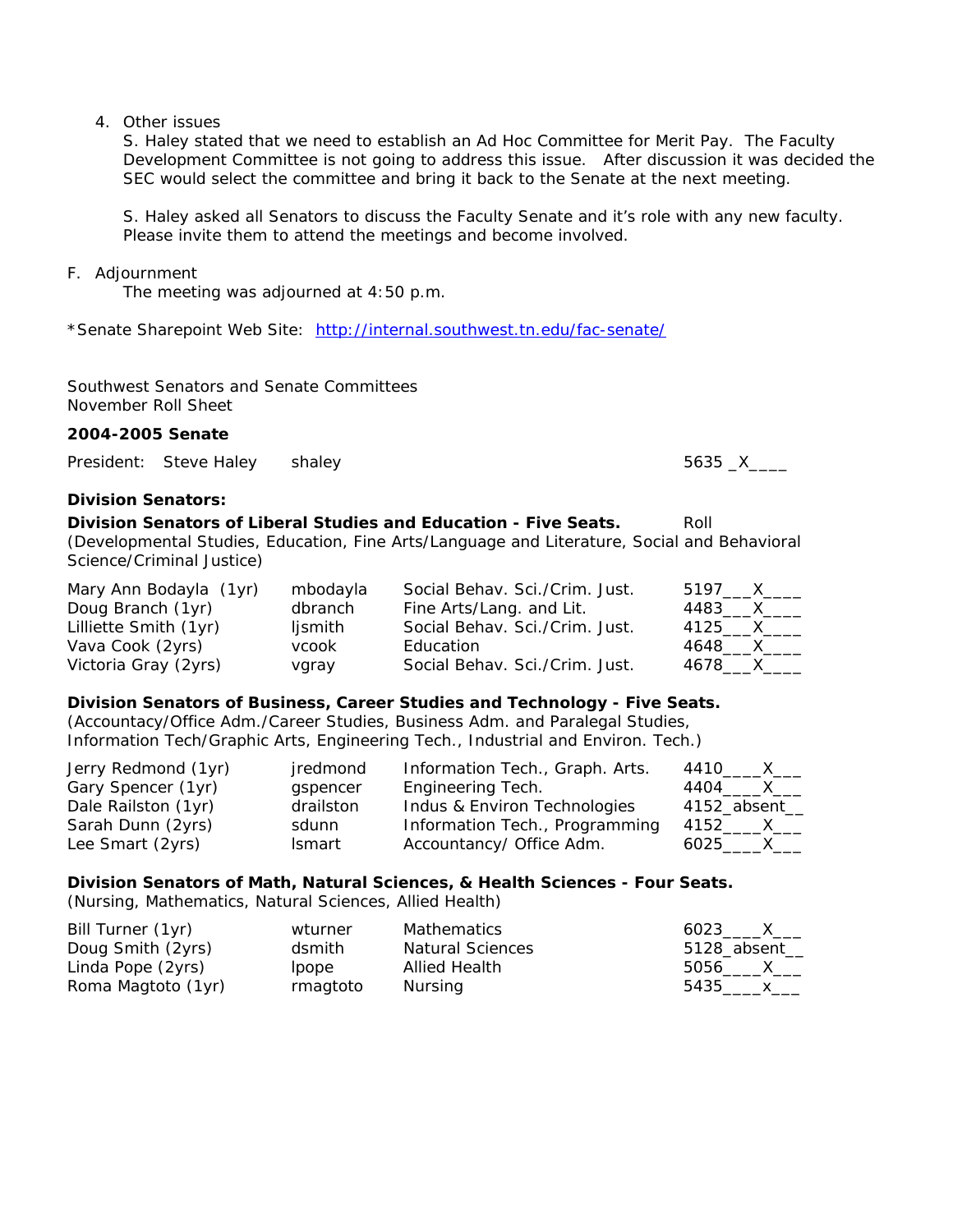### **Department Senators:**

**Division: Business, Career Studies & Tech.** 

### **Departments:**

- **a. Accountancy, Office Admin. & Career Studies**
- **b. Administration & Paralegal Studies**
- **c. Info. Tech. & Graphic Arts Tech.**
- **d. Engineering Technologies**
- **e. Indus & Environ Technologies**

| Leslie Peeples (1yr)    | <i>lpeeples</i> | Accountancy/ Office Adm.        | 4006 X               |
|-------------------------|-----------------|---------------------------------|----------------------|
| Christy Crabtree (1yr)  | ccrabtree       | Business Adm. and Paralegal St. | 4668<br>$\mathsf{X}$ |
| Roger Schlichter (2yrs) | rschlichter     | Information Tech./Graphic Arts  | 4144<br>$\mathsf{X}$ |
| Max Cutler (1yr)        | mcutler         | Engineering Tech.               | 4166 X               |
| Carl Wagner (1yr)       | cwagner         | Industrial and Environ. Tech.   | 4160 X               |

# **Division: Liberal Studies & Education**

### **Departments:**

- **a. Developmental Studies**
- **b. Fine Arts, Languages, and Literature**
- **c. Education**

# **d. Social & Behavioral Science/ Criminal Justice**

| Mickey Beloate (2yrs) | mbeloate   | Developmental Studies                           | 6015 X      |
|-----------------------|------------|-------------------------------------------------|-------------|
| John Pritchard (2yrs) | jpritchard | Fine Arts/Language and Literature 5645_____X___ |             |
| Toni Campbell (2yrs)  | tcampbell  | Education.                                      | 5353 absent |
| Clark McKinney (2yrs) | cmckinney  | Social Behav. Sci./Crim. Just                   | 4574 X      |

# **Division: Math, Natural Sciences & Health Sciences Departments:**

- **a. Mathematics**
- **b. Natural Sciences**
- **c. Nursing**

### **d. Allied Health**

| Tamara McColgan (1yr) | tmccolgan | Mathematics             | 5530______x____ |  |
|-----------------------|-----------|-------------------------|-----------------|--|
| Bob Drake (1yr)       | bdrake    | <b>Natural Sciences</b> | 4501 X          |  |
| Loretta Regan (1yr)   | Iregan    | Nursing                 | 5447 X          |  |
| Delores Boland (2yrs) | dboland   | <b>Allied Health</b>    | 5542 X          |  |

• Senators are exempt from serving on other standing committees.